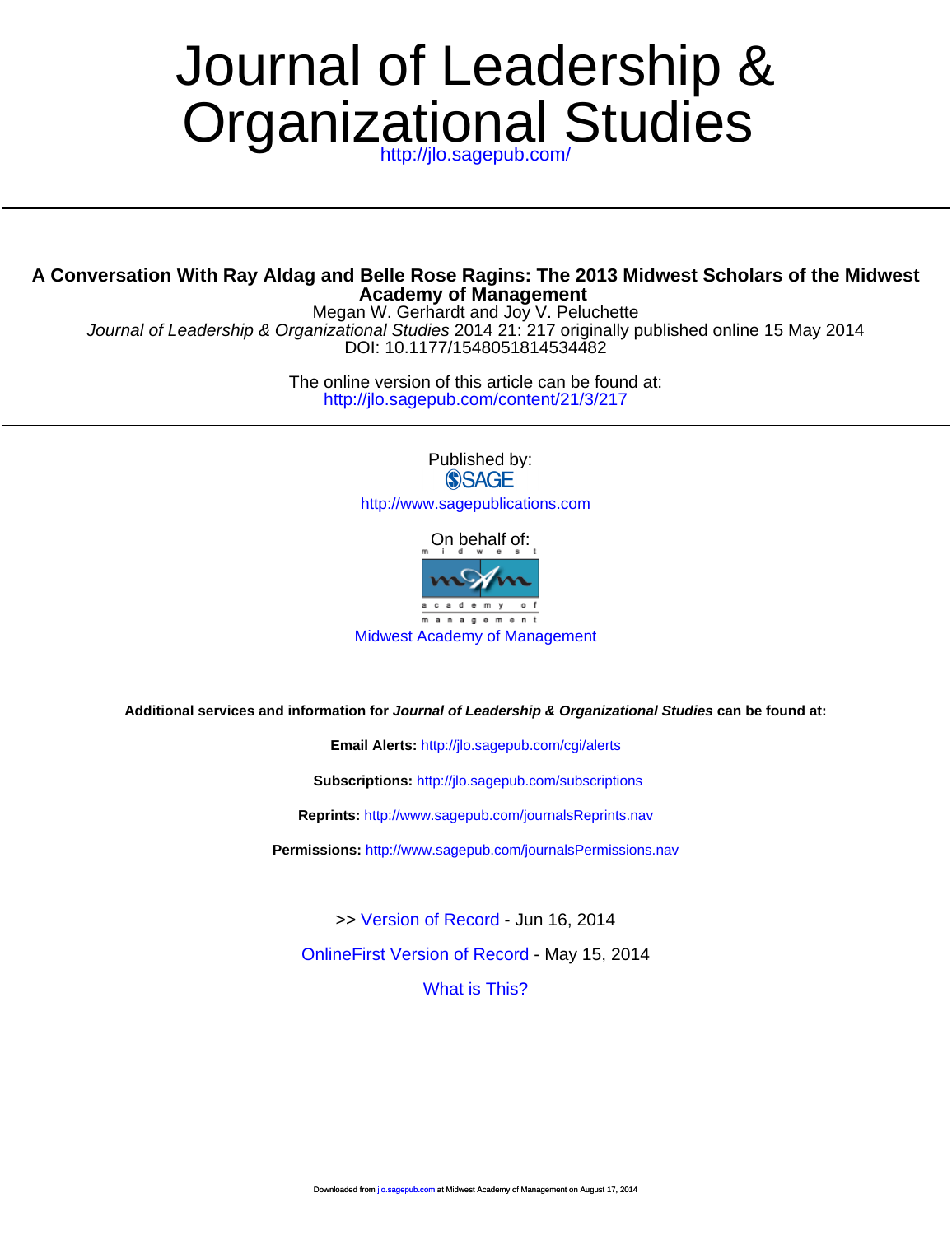# **A Conversation With Ray Aldag and Belle Rose Ragins: The 2013 Midwest Scholars of the Midwest Academy of Management**

Journal of Leadership & Organizational Studies 2014, Vol. 21(3) 217–226 © The Authors 2014 Reprints and permissions: sagepub.com/journalsPermissions.nav DOI: 10.1177/1548051814534482 jlo.sagepub.com **SSAGE** 

<code>Megan</code> W. Gerhardt $^{\mathsf{I}}$  and Joy V. Peluchette $^{\mathsf{2}}$ 

#### **Abstract**

As editors of this special issue, we strive to showcase interesting and timely scholarship that focuses on current topics in management, as well as seek ways to continue to strengthen the connection between *JLOS* and the Midwest Academy of Management. In this vein, we are proud to feature this conversation with Drs. Ray Aldag and Belle Rose Ragins, the 2013 Midwest Scholars. They discuss their reactions to what we view as critical, timely challenges in the field of management and provide developmental advice for students and junior faculty.

# **Keywords**

management, organizational behavior, leadership

# **Introduction**

Each year, the theme of our Midwest Academy of Management Special Issue focuses on "Current Issues in Management"—a theme that is intentionally broad, subjective, and evolving. As editors of this special issue, we strive to produce an issue that showcases interesting, timely scholarship in keeping with this theme. In addition, we have increased our efforts to strengthen the meaningful connections between the *JLOS* special issue and the Midwest Academy of Management.

In this vein, we are proud to feature this conversation with Drs. Ray Aldag and Belle Rose Ragins, the 2013 Midwest Scholars. The 2013 Midwest Academy of Management conference in Milwaukee, Wisconsin, was the inaugural year of the Midwest Scholars program, established to honor exemplary achievements and recognition in the field of management scholarship. Dr. Ray Aldag currently holds the Glen A. Skillrud Family Chair in Business at the University of Wisconsin-Madison, and Dr. Belle Rose Ragins is currently a professor of human resource management at the University of Wisconsin-Milwaukee. In addition to sharing their experiences and insights with attendees at the Midwest annual meeting, we asked these current Midwest Scholars to discuss their reactions to what we view as critical, timely challenges in our field. In addition to asking what they view as the most interesting current issues in management, we also asked Drs. Ragins and Aldag to weigh in on the ongoing "rigor versus relevance" debate, provide developmental advice for students and junior

faculty, reflect on what they see as the most significant developments to date, and discuss what they view as future challenges ahead.

**1. The Midwest Academy of Management publishes an annual special issue of** *JLOS* **with the broad theme "Current Issues in Management." In your view, what are the most salient current issues in need of attention? What conversations should we be having?**

#### **Ray Aldag:**

There are many specific topics that I think deserve more attention. These include, for instance, approaches to enhancing minority influence in group decision making; the potential impact of computerized decision support systems; the power of storytelling, metaphors, and analogies; the roles of heuristics in negotiations; the challenges of virtual organizations; and the promise of internal prediction markets. Also, there is growing evidence that findings from what Henrich, Heine, and Norenzayan (2010) have termed *WEIRD* (*W*estern, *E*ducated, *I*ndustrialized, *R*ich, *D*emocratic) samples—that is, almost all of our findings—are not

1 Miami University, Oxford, OH, USA

 $^2$ Lindenwood University, St. Charles, MO, USA

#### **Corresponding Author:**

Megan W. Gerhardt, Department of Management, Farmer School of Business, Miami University, 2008 Farmer Hall, Oxford, OH 45056, USA. Email: gerharmm@miamioh.edu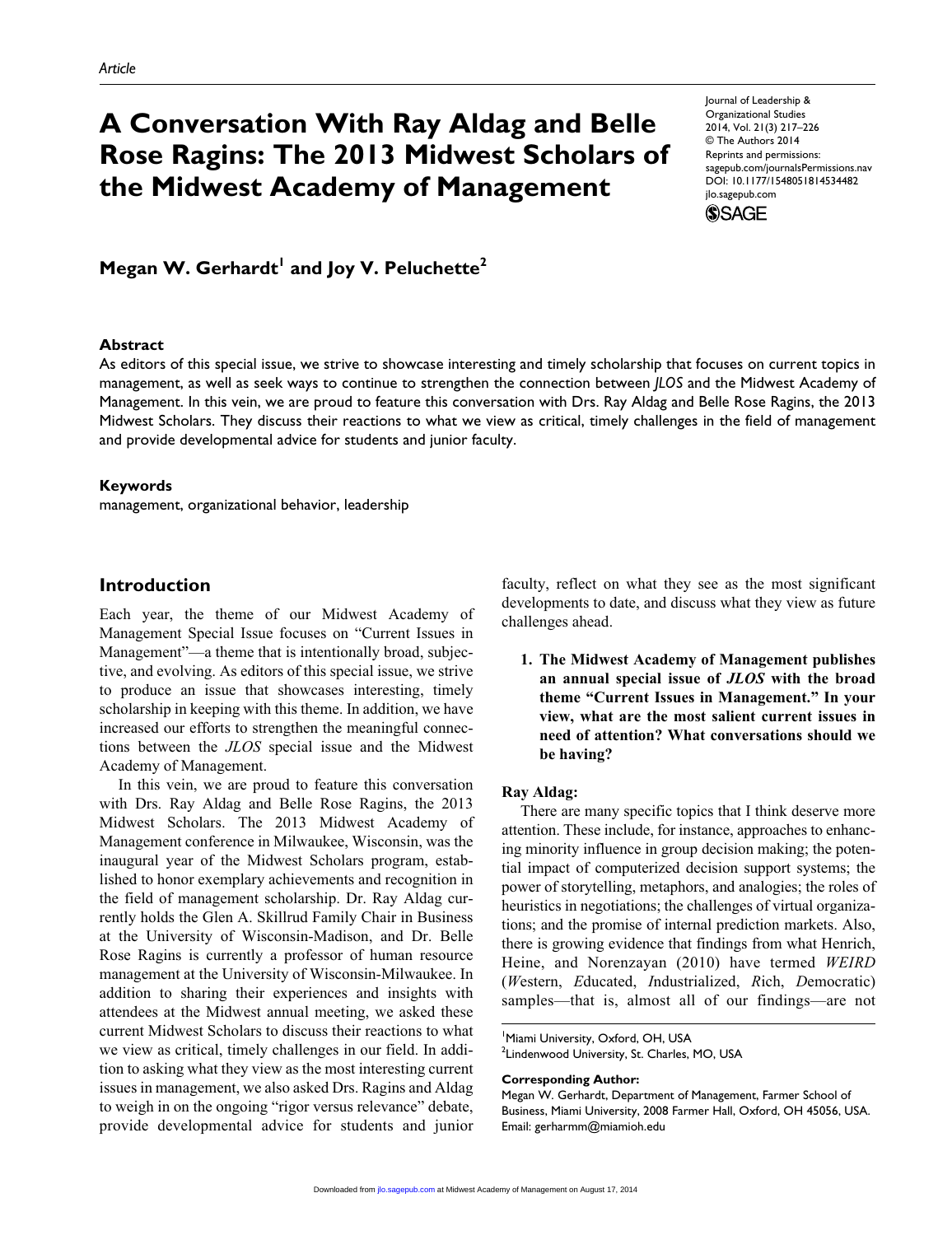universal. As such, more research in non-WEIRD settings is important. I'd also like to address some broader issues:

*Emphasizing the importance of research integrity*. In my view, the entire research endeavor is under attack. We see, for instance, article titles such as "Why Most Published Research Findings are False," "Scandalous Science: Research Fraud and Dubious Data in Journals," "Fraud Case Seen as a Red Flag for Psychology Research," and "False-Positive Psychology: Undisclosed Flexibility in Data Collection and Analysis Allows Presenting Anything as Significant." In recent years, much of the work by former Tilburg University professor Diederik Stapel, former Harvard University professor Marc Hauser, and Ulrich Lichtenthaler, the former chair of management and organization at the University of Mannheim, has been shown to be fraudulent, leading to many retractions of published articles.

*Recognizing the consequences of our desire for socially acceptable results*. When we see findings that support our views, or our hopes, for a just world, we are less likely to challenge them. For instance, the Dutch psychologist Diederick Stapel (noted above), one of the most prolific and widely cited scholars in Europe, regularly reported findings that the audiences "wanted to hear" relating to discrimination, the effect of a trash-filled environment on racism, the impact of meat eating on selfishness, and how a male versus female voice caused job applicants to be seen as more competent; at least 55 of his publications were somehow fraudulent. Conversely, we have an almost visceral aversion to research on certain topics, as well as to findings, that contradict our state of knowledge or cherished stories. For example, Strube (2005) demonstrated serious flaws in Triplett's early work on social facilitation (often called the first experiment in social psychology), but his work has been virtually ignored.

*Resisting* "*truthiness*." Following from the above, Stephen Colbert's word, *truthiness*, was a recent word of the year for both the American Dialect Society and Merriam-Webster. *Truthiness* is defined as "truth that comes from the gut, not books," and "the quality of preferring concepts or facts one wishes to be true, rather than concepts or facts known to be true." I hope we can resist truthiness.

*Encouraging systematic search for disconfirmation*. I am very concerned that our scholarly endeavors are being contaminated by confirmation bias, selective exposure, subjective perception, and enclave deliberation. I think it is critical, following Platt's (1964) admonitions, to begin to systematically look for ways to disconfirm extant theories. Both Charles Darwin and Albert Einstein proposed specific tests that could be used to disprove their theories. How often do we see such proposed suggestions for disconfirmation in the management literature?

*Better understanding the power—and danger—of fads and pseudoscience*. Fads and pseudoscience have

remarkable appeal and seem to resist extinction despite all contrary evidence. Pigliucci and Boudry (2013) have written that

pseudoscience is not—contrary to popular belief—merely a harmless pastime of the gullible; it often threatens people's welfare, sometimes fatally so. For instance, millions of people worldwide have died of AIDS because they (or, in some cases, their governments) refuse to accept basic scientific findings about the disease, entrusting their fates to folk remedies and "snake oil" therapies.

There is increasing evidence that simply informing people about things such as the minimal dangers of vaccinations and the low risk of sniper attacks only increases their concerns about such outcomes; probability neglect causes us to focus on the negative outcomes to which our attention has been drawn. More broadly, how can we capture the power of fads and pseudoscience to enhance the impact of legitimate scholarship?

#### **Belle Rose Ragins:**

There are a number of issues that call for our attention, but let me discuss two key issues here that are near and dear to my heart.

*Workforce demographics.* We've witnessed seismic demographic changes in the United States. For example, people of color are now 37% of the population, and racial and ethnic minorities constitute the majority of children under five (U.S. Census Bureau, 2012a). The Census Bureau estimates that people of color will constitute more than half of the population by 2043, and that Hispanic and Asian populations will more than double by that time (U.S. Census Bureau, 2012b). When we add gender, sexual orientation, socioeconomic class, religion, age, and disability to this mix, we are witness to unprecedented diversity in our workforce. Despite these changes, we also witness nearly impenetrable glass ceilings and walls that will reflect a new apartheid if they are not dismantled. Looking to the future, bilingual skills will move from an asset to a norm. The disability rights movement will take new forms as young workers with autism spectrum disorder enter the workforce. As the middle class disappears, class differences in our population will continue to stratify the population and workplace. Lesbian, gay, bisexual, and transgender employees are out of the closet, and social contact is changing America's attitudes toward gays and lesbians in nearly unprecedented ways. It is just a matter of time until the United States joins other nations in recognizing gay marriage and passing the Employment Non-Discrimination Act.

So what does this mean for the field of management? To start, our workplaces are more diverse now than any time in history. Historically, diversity brings out the best and the worst in human behavior. It can lead to personal growth, creativity, and learning, but it can also raise the potential for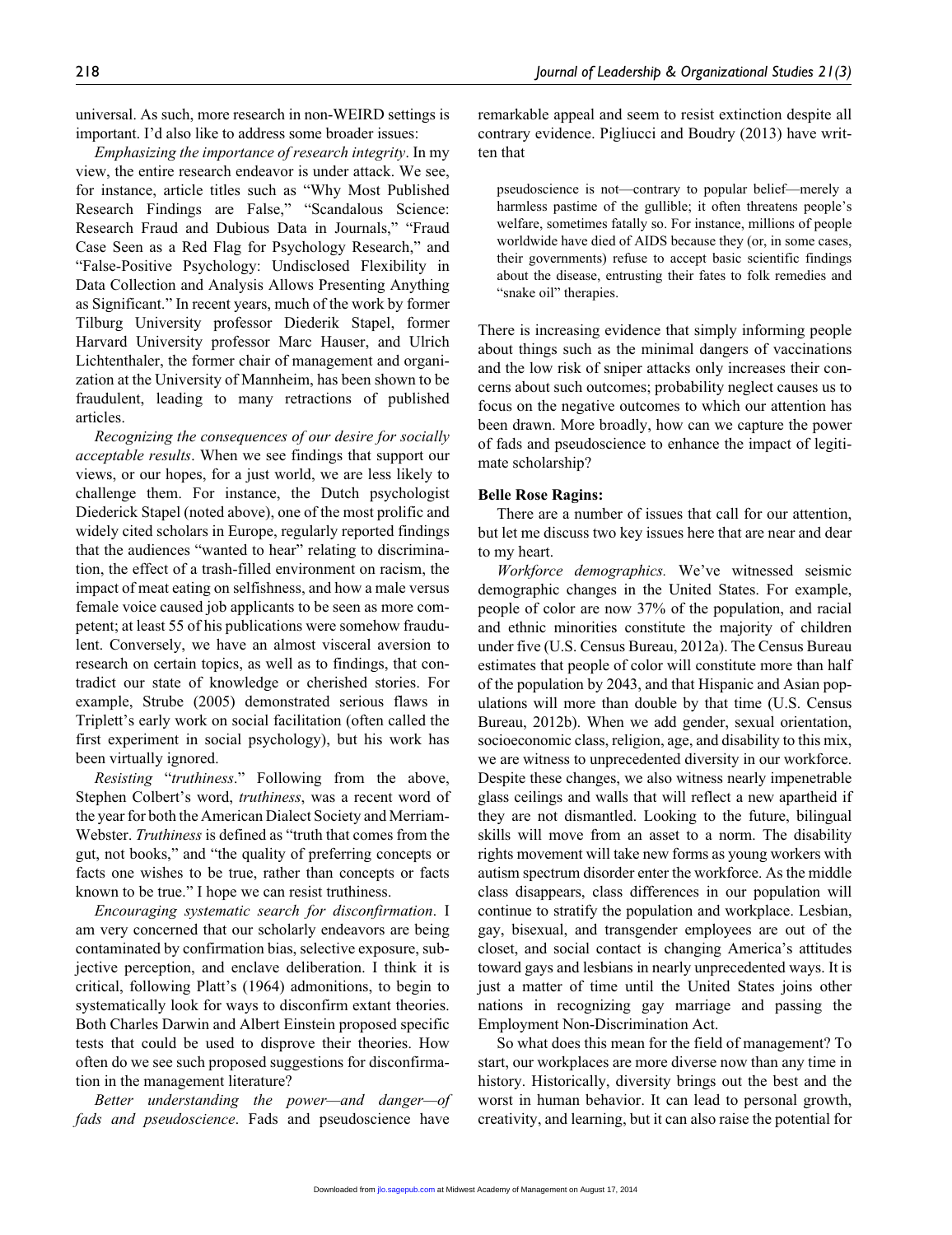group threat, fear, and backlash. Managers will have to grapple with overt and covert forms of discrimination in the workplace. They need to understand how and why people react to threat, and the subtle and often subconscious ways in which stereotypes seep into workplace relationships and employment decisions. They need to recognize hidden biases in themselves and others, and the ways in which threat, fear, and stereotypes can manifest at work. They need to understand the constructs of class, power, and privilege, and realize that people do not leave their experiences and identities at the workplace door. They will need to recognize the symbolic nature of prejudice. Nooses and swastikas in the locker room are not just pranks or displays of insensitivity, they are symbols that reflect a historical legacy of pain, intimidation, and cruelty that can strike to the core. Managers need to understand the historical legacy of discrimination. We need to educate ourselves, as we are not taught this history. We need to have the difficult conversations about diversity. This dialogue is critical for our future as management scholars, educators, and residents in global and increasingly diverse communities.

As management scholars and educators, are we preparing our students for the challenges inherent in a diverse workforce? Are we giving them the information and skills needed to deal with racism, sexism, homophobia, Islamophobia, and other forms of prejudice at work? Our students won't be able to create inclusive workplaces until they themselves understand the social psychology of prejudice, how people react to differences, and the fundamental ways in which stereotypes and expectations shape perceptions of others at work. They can't help others until they are aware of their own hidden biases. Are we helping our students recognize, understand, and address their hidden and subconscious biases? Following this logic, we can't help our students do this diversity work until we do it ourselves. Are we having the needed conversations about the meaning of diversity in our lives and workplaces?

*The space between work and nonwork domains.* The work–life literature has conceptualized life primarily in terms of family. Although family is an important part of life, life involves more than just family. People encounter a variety of nonwork experiences that change them, and these changes are brought into the workplace in complex and often unacknowledged ways. We are just beginning to understand the full extent of life spillovers. We need to have conversations about the spillover of life experiences to the workplace.

We live in times of turmoil. Our lives are riddled with environmental and economic uncertainty. Despite our best efforts, fears of terrorism, mass shootings, and weapons of mass destruction can permeate our psyches. These fears burrow deep. We need to understand the ways in which these experiences are brought into the workplace, and offer programs and support that help workers address these life challenges. This goes well beyond the idea of work–family. This is work–LIFE. The shock of a gunman massacring 20 children in an elementary school in Newton, Connecticut, not only devastated the local community, it had repercussions for employees and parents across the nation. Did this experience generate fears of safety for workers in educational institutions? In what ways can organizations address these shocks and help workers deal with the repercussions of these experiences?

On the positive side, life spillovers can also involve positive life experiences. We need to understand the positive nonwork experiences that can generate resiliency, hope, and optimism in our workforce. Relationships are a critical resource for resiliency. To what extent do positive relationships outside the workplace help employees build resiliency and the ability to deal with challenges across life domains? Looking at the other side of this coin, how can work relationships help employees develop resilience and other psychological states that they need to cope with nonwork challenges? I would love to see us have more conversations about the role of relationships in organizational life and the ability of relationships to help employees manage the work– life divide.

**2. The membership of Midwest Academy continues to include a representation of both academics and practitioners. What are your views on the continued debate in academia regarding the struggle between research rigor and practical relevance?**

#### **Belle Rose Ragins:**

As an industrial–organizational psychologist, I've always viewed research and practice as complementary. Management scholars need to do research that answers the "so what?" question. Practice informs our research, and our research should also serve as a resource for practitioners. Providing insights into practical phenomena is not antithetical to conducting rigorous, theoretically based tests. Theory is critical to our work because it helps us understand why a phenomenon occurs. Theory helps us see the big picture and understand interrelationships among concepts. Without theory, we end up with a bunch of unrelated "patchwork" findings—we're never able to see the forest through the trees. Exploratory research can be helpful as a foundation for building theory, but without understanding the "hows and whys," we can't move our field forward. Doing practical research is not antithetical to conducting theoretically driven work. A good theory is tremendously practical as it explains why phenomena occur. Theories can help managers understand the common processes driving behaviors at work.

I like to think of research as involving three domains: the Head, the Hands, and the Heart. The head focuses on knowledge and understanding the nuts and bolts of the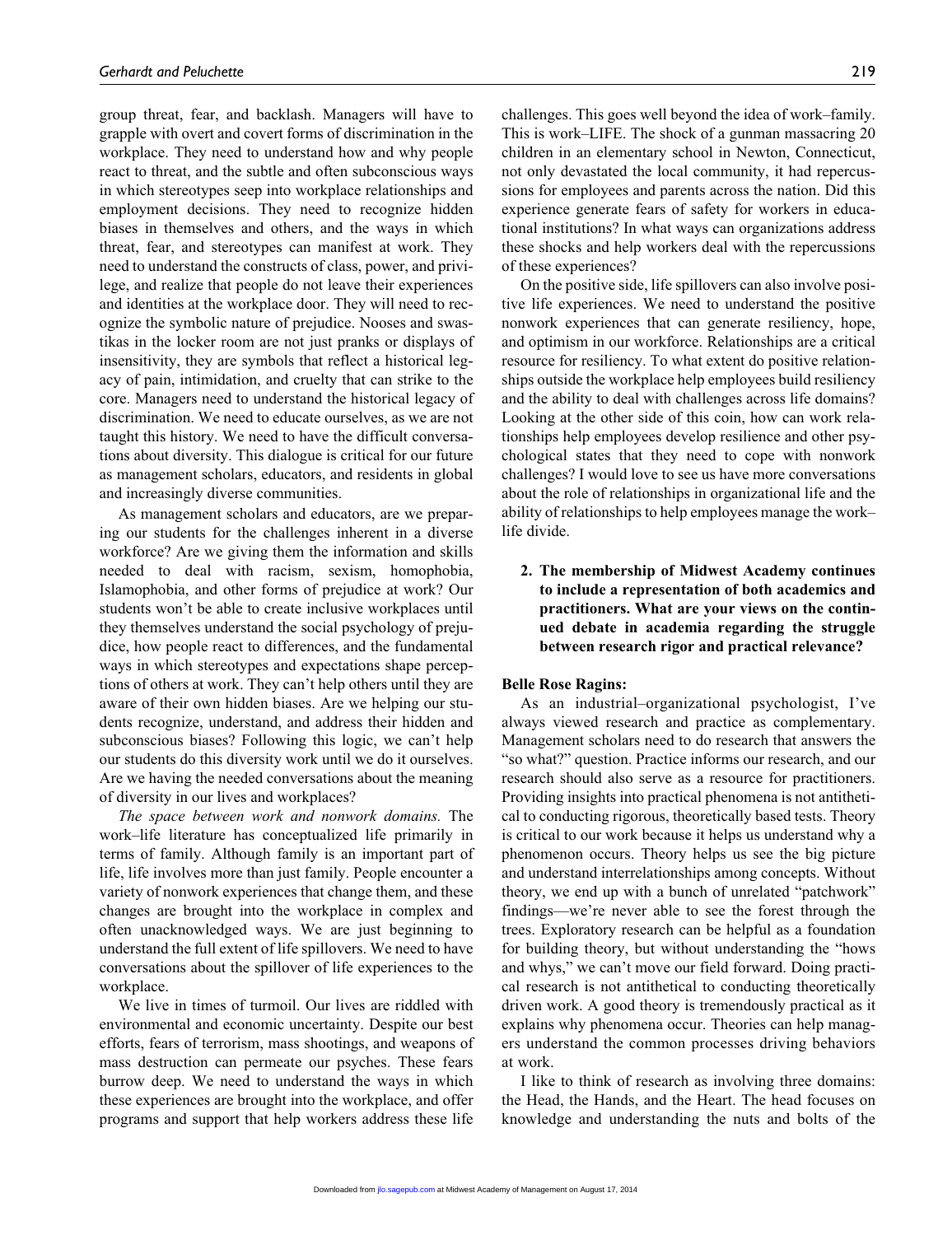phenomenon. The hands involve practical utility—putting the knowledge to work. The heart is something we don't talk about often, but I think it is critical for good research. It is the passion for your work and the belief, deep in your heart, that it can make a difference. Great research involves all three of these domains.

#### **Ray Aldag:**

I've never viewed this as a necessary or desirable tradeoff. Rigor and relevance are independent dimensions rather than mutually exclusive. I've written of charges that management research has little relevance to practitioners that "let me state my basic premise upfront: We *should* pay more attention to the relevance and impact of management research, but we should *not* do so in ways that jeopardize basic research or that amount to chasing fads" (Aldag, 1997, p. 9). I first addressed this issue in my 1992 Academy of Management Presidential Address (Aldag, 1992). I said then that I'd know that we had succeeded in demonstrating the relevance of our research for practice when Peter Jennings, instead of quoting from the *New England Journal of Medicine*, would open his broadcast with, "Today in the *Academy of Management Journal*, a promising approach to solving the nation's problems." Don Hambrick expanded on this call in his 1993 Presidential Address, "What if the Academy Actually Mattered?"

I have in the past suggested various ways to enhance relevance to practitioners. For example, we can try to do more of what Rich Bettis has labeled *inreach*—the channeling of information from practitioners to academics. This can be done, for instance, by surveying practitioners and asking them, "What should management researchers be studying, and how?" We can use qualitative methodologies to observe managers at work, and we can use group processes such as the nominal group technique or electronic brainstorming with practitioners to ask questions such as "What can be done to make research more relevant? Why doesn't management research have more impact?" We can develop "naïve" cognitive maps of practitioners and search them for constructs and relationships that are ignored or underemphasized in current management theories and research. We can use the Internet and other technologies to seek managers' inputs regarding important research topics and approaches, as well as to seek potential data sites and funding sources.

In addition, as I've written (Aldag, 1997),

We can seek practitioners as full collaborators on research projects, asking them to keep us focused and yell at us when we use unnecessary jargon or make unrealistic simplifying assumptions. But we must do more than this; we must value them as true symbionts in a mutual quest for relevance. We must try to ensure that they are fully involved and psychologically invested in all aspects of research, from conception to the drawing of ultimate conclusions. (p. 10)

I should stress, though, that I do not feel practitioners should simply be dictating our research directions. Instead, we should treat them as valuable collaborators in the process of pursuing rigorous yet practical research.

I'd like to state that I do think the academic reward system is heavily and unfortunately biased against practitioneroriented publications. In my view, publications by academics in practitioner-oriented outlets are not only seen as of little value by their institutions but are often viewed negatively. The implication is that management scholars should be focusing on creating new knowledge rather than on "pandering" to practitioners. The same is true at major research universities for publishing textbooks. While textbooks may find important and original ways to incorporate, integrate, and present information, and while they are key tools in transmitting knowledge to future managers, they are often denigrated.

# **3. How do you see management education evolving in the future? What gets you the most excited or concerns you the most about that?**

#### **Belle Rose Ragins:**

I'd like to talk about two concerns here. The first involves the increasing use of online education. The second involves the lack of diversity in business school faculty.

I have concerns about our increasing reliance and use of online education in the field of management. Although I understand that online education offers many benefits to both faculty and students, I question whether our students can effectively learn management skills through online formats. More than ever, managers need to develop effective listening and interpersonal skills. They need to learn how to manage conflict and how to establish effective teams. They need to develop their emotional intelligence, as well as skills reflecting cross-cultural competency and perspective taking. They need to learn how to create and maintain effective relationships at work. They need to know how to build and maintain employee commitment in the face of turbulent environments, organizational downsizing, and truncated psychological contracts. I am not convinced that online platforms are as effective as traditional face-to-face classroom settings for developing these critical skills. Although virtual teams and electronic communication have become a more integral part of managerial jobs, most managerial jobs require face-to-face interactions with subordinates, coworkers, supervisors, as well as clients and customers. I would argue that the most challenging issues in the workplace involve people, not tasks. Organizations do not function without people, and work is conducted through relationships. So these "soft skills" (which are actually quite hard) are simply essential for effective organizational functioning. Are online courses as effective as face-to-face courses for helping our students develop face-to-face skills?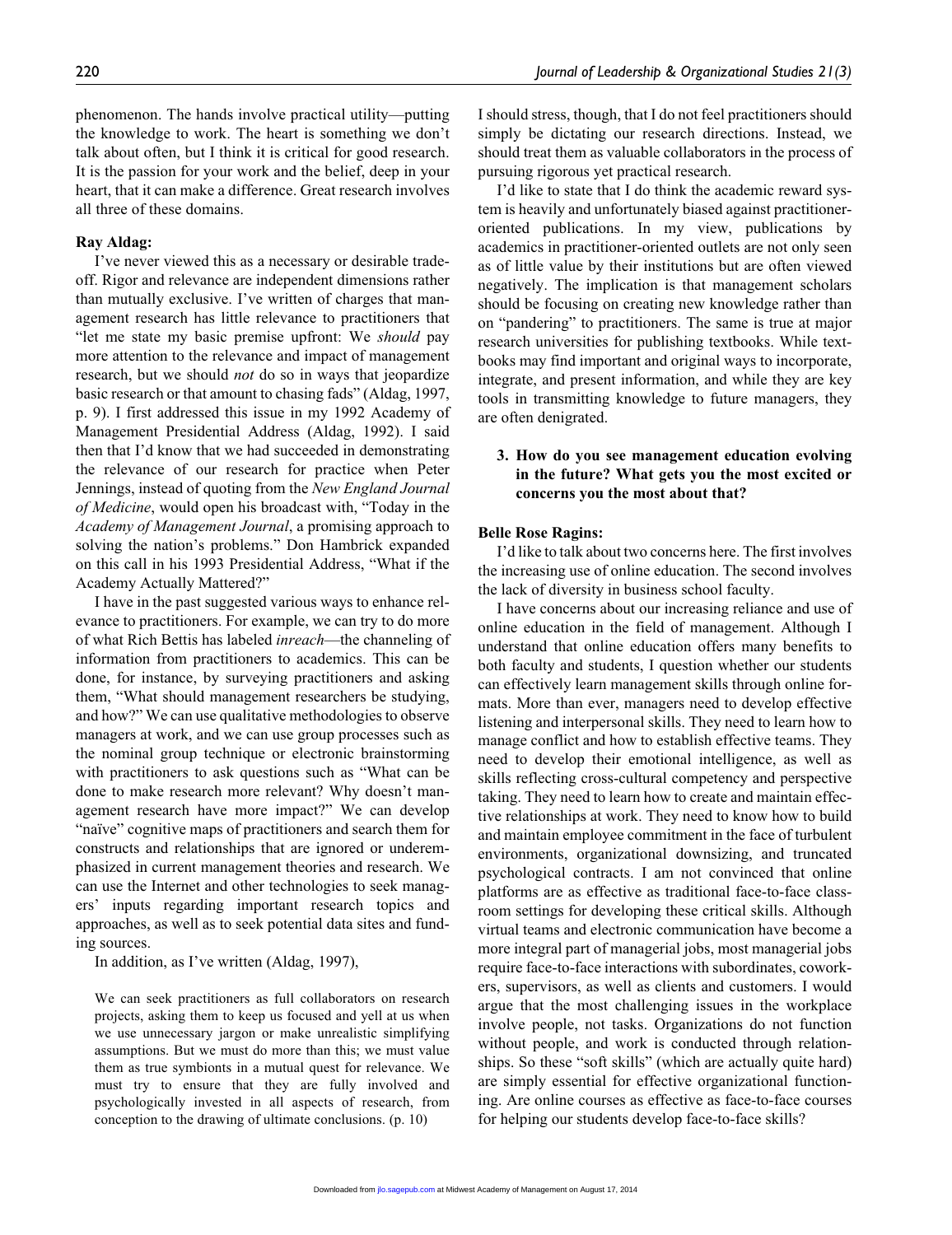I'm also concerned that online education will lead to a class-based stratification of our educational system. Students who come from privileged backgrounds can afford private educational institutions with small classrooms and low student-to-faculty ratios. These students will get faceto-face, individualized attention and mentoring from their professors. In essence, they are able to buy an educational experience that involves high-quality interactions with faculty. In contrast, students from middle- and working-class backgrounds will often end up in state schools, which are on the front-line of online education. What is the quality of their educational experience? Is online education creating a larger divide in the educational experiences of those from different classes in our county? What is the impact of online education on student retention, particularly for first-generation college students and those from lower socioeconomic backgrounds? Educational equity is a huge issue in the United States, and I worry that online education can amplify class-based inequities in our educational system.

My second concern involves the lack of diversity in business school faculty. For example, in the United States, just 3.5% of business school faculty and administrators come from underrepresented minority groups. (e.g., African Americans, Hispanics, Native Americans) (Di Meglio, 2011). Women are also underrepresented in business schools. Only 21.4% of all tenure and tenure-track faculty at top business schools are women (Choi, 2014). We also witness gender gaps and glass ceilings when considering promotion to full professor. Citing an AACSB report, Damast (2011) observes that fewer than one in five female business school professors are full professors.

This has a number of implications for the future of management education. First, lack of faculty diversity is damaging to our students. Some students may receive their degrees without ever having a business professor who is Black, Latino, or Native American, or a full professor who is a woman. This is damaging for both majority and minority students. Lack of faculty diversity restricts role modeling for female students and students of color. How can our students aspire to be what they cannot see? The presence of female faculty and faculty of color can help refute prevailing racial and gender stereotypes about competence and power. What does our lack of faculty diversity tell our students about our institutional values and the importance of diversity in our own institutions? What message are we sending to our students about diversity? How can we tell them about the importance of inclusiveness and the importance of multicultural workplace when our own workplaces do not reflect these teachings? How can we teach them how to recruit and retain diverse talent when we are unable to do it ourselves?

Second, lack of faculty diversity is damaging from an organizational perspective. Diversity enriches and expands employees' workplace experiences. Some faculty may have more diversity in their classrooms than in their departments or colleges. What are the implications of this for their personal and professional development? How does lack of faculty diversity affect our educational institutions? A diverse faculty may not only enrich the organization, but it may also be a key predictor in recruiting and retaining other female and underrepresented faculty. So there may be positive cycles, in which faculty diversity facilitates future diversity, and negative cycles that involve diversity stagnation in schools that are unable to recruit, retain, or promote underrepresented faculty.

Third, faculty diversity is critical for the community. Communities look to business schools, and their faculty, for leadership, knowledge, and expertise. How can our business schools help the community develop effective diversity programs and initiatives when we do not have such initiatives in place at our own institutions?

There are things we can do to address this issue. To start, we could rank order business schools on the retention and promotion of female faculty and underrepresented faculty of color (e.g., Black, Latino, Southeast Asian, and Native American in the United States). Imagine what would happen if faculty diversity played a key role in the public rankings of MBA and other business school programs?

Second, we could offer awards and incentives for business schools that develop best practices with respect to recruiting, retaining, and promoting female and underrepresented faculty. Which schools have had success and what strategies and programs have they used?

Third, we need to continue to provide support to underrepresented faculty through our professional associations (i.e., the Academy of Management). Female and minority business school faculty may feel isolated in their own institutions. Our professional meetings should not only provide information on cutting-edge research and teaching best practices but also support affirmation and safe havens for underrepresented faculty. This is particularly important for those who are not tenured. Our professional association needs to proactively help them in the tenure and promotion process. Developmental research workshops and mentoring relationships are critical in this regard.

We already do much of this—we need to do more. We need to get more senior people involved in giving back. We need to encourage junior faculty from underrepresented groups to come to our meetings. Our teaching, research, and ultimately the future relevance of our field depend on our faculty. We have to support our professional community, and diversity is central to this mission. We cannot understand the needs of a diverse workforce, train our students to work effectively in diverse teams, or help organizations and communities develop inclusive climates until we "get it" and "do it." We have to have our own house in order.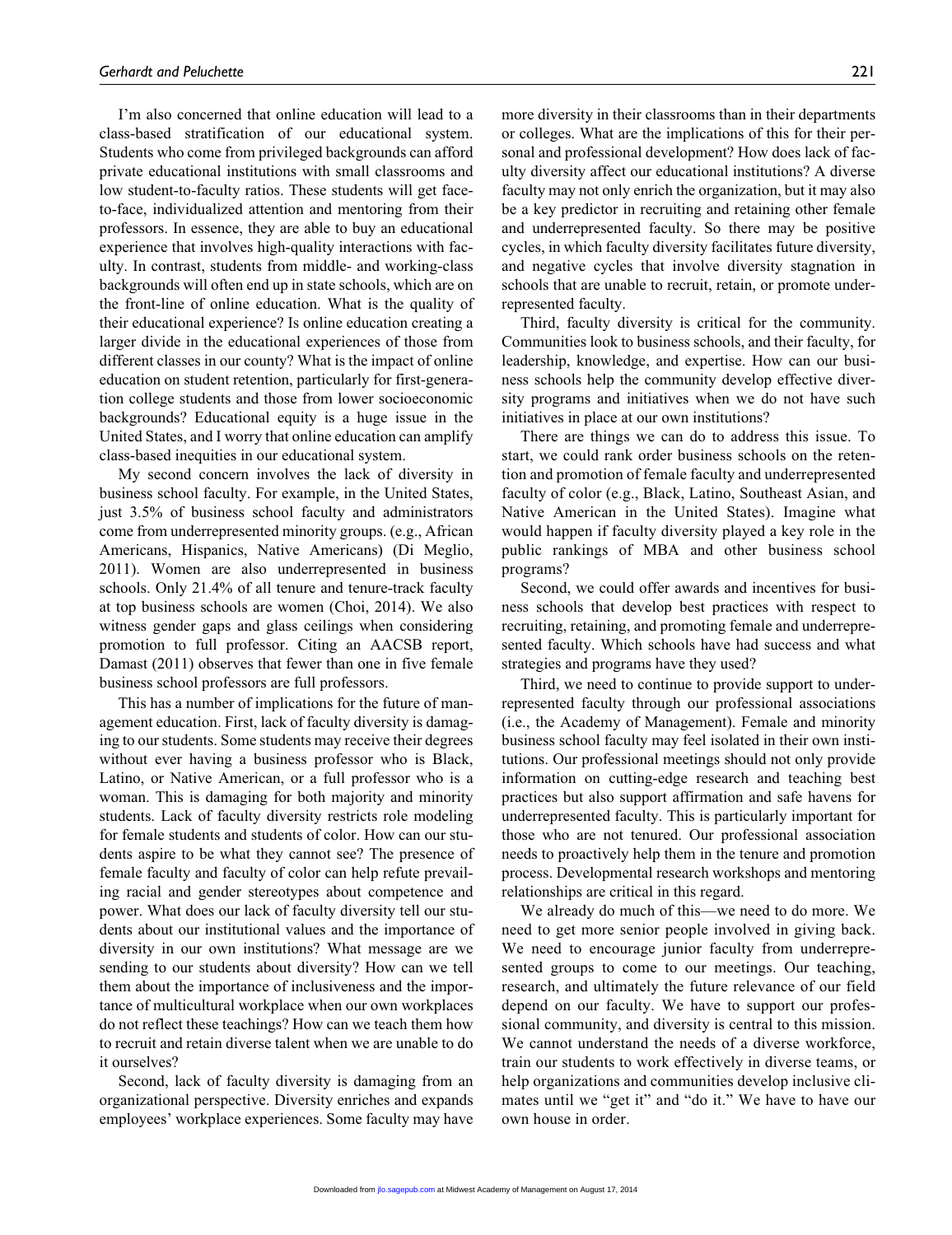# **Ray Aldag:**

MOOCs (Massive Open Online Courses) have been the subject of a current explosion of interest, enthusiasm, hype, and early applications. I think MOOCs, often called the "next big thing" in education, are both exciting and concerning. They obviously have the potential to deliver a tremendous amount of information to huge numbers of people. However, they often appear to be massively impersonal. Evidence to date suggests that dropout rates from MOOCs are more than 90%, that only a very small percentage of registrants actively participate, that valid online assessments are difficult, and that MOOCs could seriously disrupt and degrade degree programs, especially at lower tier institutions. It will be interesting to follow MOOCs' trajectory.

Conversely, I think the Internet may also serve as a rich complement to traditional classroom instruction. It offers the clear benefit of access to relevant videos, blogs, and other information. In addition, I expect that it will evolve to help provide student-specific, intensely personal education. I also think that the Internet offers the opportunity for the development of learning/teaching communities. For example, instructors—perhaps worldwide—may work together to deliver collaborative courses with rich and complementary expertise, perspectives, and resources.

**4. The Midwest has always had a developmental mission, and as such, it is an organization that is inclusive of doctoral students as well as junior faculty at a wide range of schools. What advice do you have for young scholars just beginning to develop their stream of research?**

# **Ray Aldag:**

I could go on (and on and on) in responding. Here are some suggestions that I think are important:

*Self-manage and learn to live in parallel*

- As a researcher, you are a project manager. Actively manage your projects.
- Set goals for all aspects of the research process. Set goals for the journals you will target, the completion times for various aspects of the project, and so on. Make these specific and difficult (i.e., "stretch" goals).
- Manage cues; block out time for research. It may seem that as a young scholar you have painfully little time for research. You are gearing up to teach classes, job hunting, perhaps starting a family. Believe me, though, that as your career matures, time constraints just get worse. To borrow from Joni Mitchell, "You don't know what you've got till it's gone." Researchmanagement skills learned early will be valuable throughout your career.
- Keep track of research in progress. In a very visible place in your office, post a chart showing the status of your various projects.

• If you expect to maintain a healthy and sustained research program, you will have to "juggle" projects, working on various research streams in parallel. You'll never have the luxury of saying, "I'll start on that when I finish this." As a corollary, never assume that research projects will always pan out; I have entire file drawers of "Research in Progress" that are going nowhere but that I can't bear to throw out. It's not coincidental that the acronym for "Research in Progress" is "RIP." My point is, make sure you have multiple research projects going so that if one gets derailed you're still on track.

# *Get things under review*

- Just do it!!! The academic careers of some very good scholars have been ruined by writer's block, fear of rejection, desire for "just one more" increment toward perfection, or simple procrastination. Early in your career, it is essential that you get closure on projects. *Be sure* to get papers out of your thesis as soon as possible. Often, the thesis is a big dead rat clogging the publication pipeline. Do a self-Heimlich.
- Play the pipeline. Recognize that there will be ebbs and flows in your research, and try to find ways to maintain some continuity. Consider research maturity cycles. Dovetail projects.
- Fit the manuscript to the journal. By this, I don't just mean to get the format correct (though that's important) but also the style and tone. An *ASQ* article has a different personality than a *JAP* article, than an *OBHDP* article. If you don't know what those personalities are, spend some time reading the journals until you do.

#### *Be proactive and develop cosmopolitan contacts*

- Cream, alas, does not always rise to the top, even if it should. Successful careers generally require substantial proactivity and self-nomination—with faculty, heroes, and professional associations.
- This is a cosmopolitan profession. Throughout your career, you're likely to be working with people from around the country and the world. Early in my career, I did a lot of work with Art Brief. Art was completing his PhD during my first year on the faculty at Wisconsin, and we continued to work together as he went to Kentucky, Iowa, NYU, Tulane, and now Utah. Art and I coauthored about 35 journal articles and 4 books, but even when we were at the peak of our work activity together, we never saw each other more than about twice a year. Now, with the Internet and e-mail, there is no reason to feel isolated as a researcher, no matter where you are.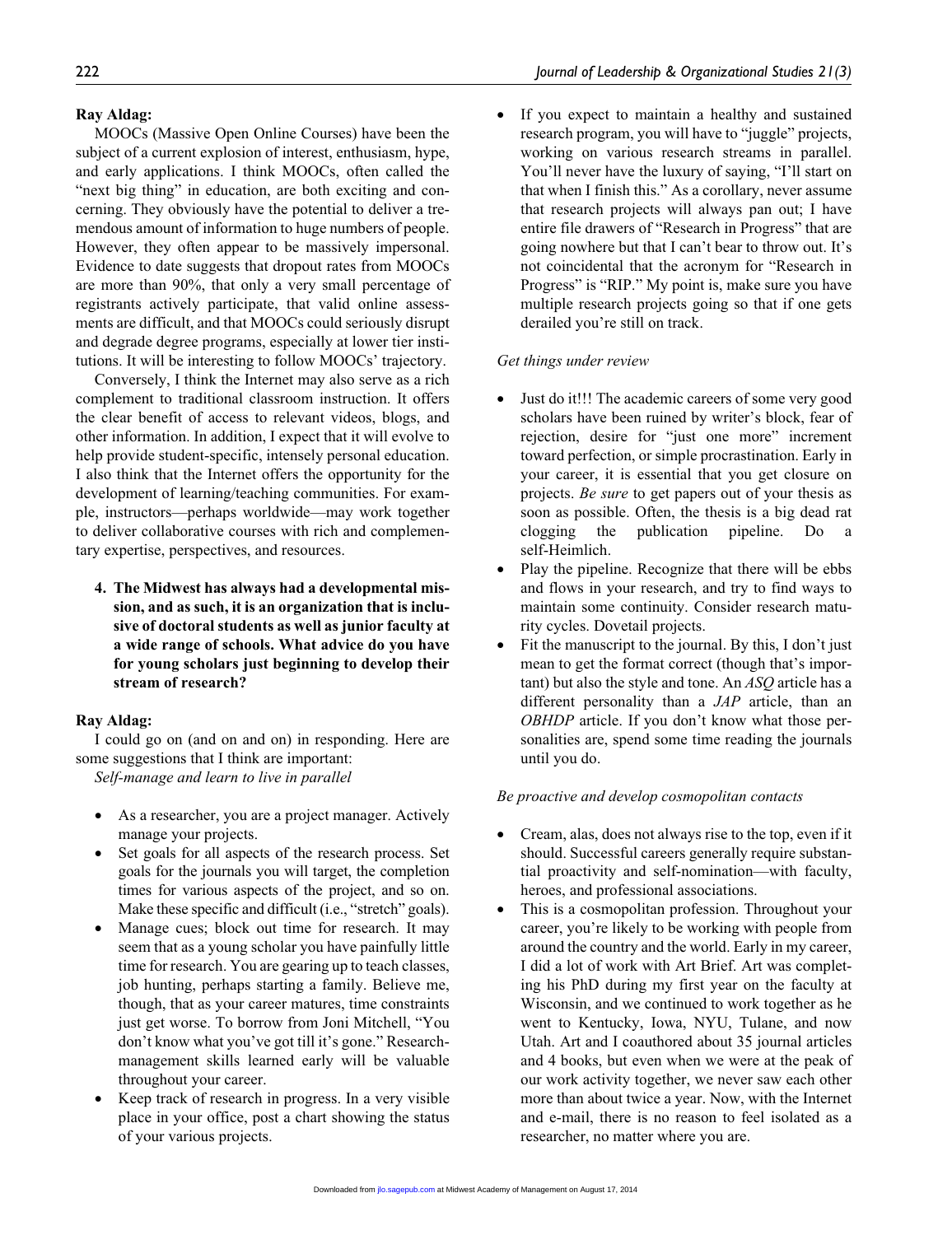# *Get and keep good coauthors*

- •• You'll need some sole-authored work to get tenure at most good universities, but most of your publications will probably be coauthored. Selecting and keeping good coauthors is one of the most important, and undervalued, skills of a researcher.
- Coauthors provide different perspectives and expertise—can take over a project when you're overwhelmed or can bug you and help you meet deadlines. Find coauthors who
- Are reliable. If a coauthor doesn't do his or her share on a project, move on.
- Have complementary skills. These may be methodological skills, writing, and storytelling skills, or the abilities to make contacts or acquire data.
- Are experts/visible/respected in the profession. How can you get such coauthors? Show what you can contribute to a project—access to subjects or data, a perspective, or skill, or even *time* (a precious commodity that more senior scholars may be lacking). One good way to make contact with top scholars is to organize symposia for professional meetings and put together a strong slate.
- Have high energy and aspiration levels.
- •• Of course, coauthors will also expect *you* to be reliable, to provide complementary skills, and to offer energy. To keep good coauthors, you'll have to do your share.

# *Seek broad input and develop a thick skin*

- Circulate your manuscripts broadly prior to submission. Paranoia doesn't help; I've known people who have been so afraid that someone would steal their ideas that they never got inputs from anyone. In my view, this is a serious, and perhaps fatal, mistake.
- •• *Everyone* who submits manuscripts to journals gets rejected at one point or another (and another, and another). Someone who tells you that he or she has never had a manuscript rejected is either lying or not aiming high enough.

# *Always maintain intellectual integrity*

•• Always, always, always.

# **Belle Rose Ragins:**

Here are a few pieces of advice (in no particular order) that I hope are helpful:

*Read broadly and build/sharpen your methodological "tool belt"*

• You'll find interesting opportunities for crossfertilization from related fields (e.g., psychology, sociology, economics, and political science). What are the emerging paradigms in related disciplines? How can they inform your work? This helps you think outside the box and avoid the "silos of scholarship" that restrict our field.

• Take as many stats and methods courses as you can while you are in graduate school. Don't stop after you graduate. Never turn down the opportunity to learn a new technique. Try to stay on top of the latest statistical advances for as long as you can.

# *Build and nourish your network of developmental relationships*

- •• Develop mentoring and other developmental relationships within and outside your institution. Remember that no one does it on his or her own; it takes a community to build a scholar. I love this quote by Justice Sandra Day O'Connor: "We don't accomplish anything in this world alone . . . and whatever happens is the result of the whole tapestry of one's life and all the weavings of individual threads from one to another that creates something."
- Take the initiative to develop relationships. Reach out. You'd be surprised at the response! Many senior scholars are willing and eager to give back if you make that personal connection. Go to national and regional conferences. Develop relationships, but always keep in mind that relationships are a two-way street. Always think about the other person, and what you can give back to them. And when you reach your pinnacle of success (which will be sooner than you think), pay it forward.

# *Follow your passion*

I know everyone says this, but it is absolutely true. You have to love what you do, and the truly successful scholars love their work. Your passion sustains you. You have to believe in what you do and that your work makes a difference. Don't do what others want you to do, or what is "in" or "hot" at the moment. Do what *you* want to do. What makes you excited, engaged and alive? What keeps you awake at night and draws you into the rabbit hole of research during the day? Follow your passion.

# *Don't take rejection personally*

This is one of the most difficult challenges. You need to love what you do, but always remember that you are not defined by your work. Rejected manuscripts are part of the process in academe. Reviewers and editors will hopefully help you figure out the next steps for your paper, but recognize that you will get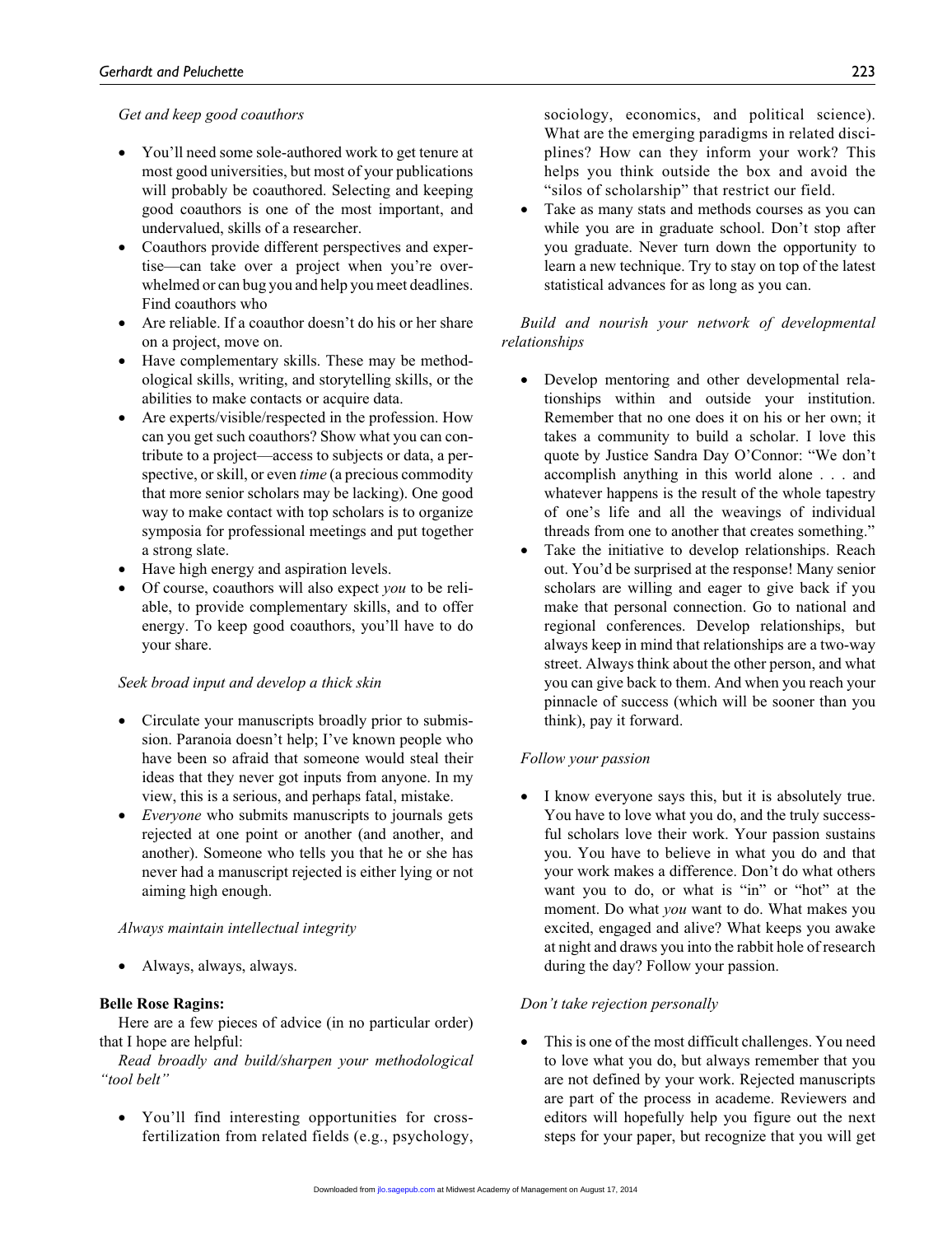many more rejections than acceptances in your academic career. It's part of the territory. We critique the work to improve it. But if you take the critique personally and view it as a reflection of your own competence or ability, it will simply deplete your energy for moving forward. It's a difficult dance.

You need to love your work, but you are not your work. Do your best, but don't let the rejection drag you down; see it as an opportunity to improve and do better. If you detach your ego from your work, you'll be able to move your work to a much higher level. Take your ego out of the equation.

#### *Develop perspective-taking skills*

- This is a fundamental life skill that will help you be a better scholar, teacher, writer, and person. Put yourself in the shoes of others: the people who read your work, your students, your colleagues, and your audience. When you write—think about the reader. When you review a manuscript—think about the author. When you collaborate—think about your coauthors.
- Don't think about how you would feel if you were them—because you are not them. Think about how they might feel. It goes beyond empathy—it's a life skill. Start now. Be able to live outside your own skin.

#### *Be developmental*

- The peer-review process is fundamental to our field. You'll be called on to review others' work, and it's a great opportunity to develop your skills, both as a reviewer and an author. Always try to be developmental in your reviews. It's easy to point out what is wrong with a manuscript; it's much more of a challenge to help the author figure out how to address the problems and move the paper to the next level.
- Always make your feedback constructive and encouraging. Never say anything in a review that you wouldn't tell an author face-to-face. You can be rigorous and gentle.

# **5. Finally, what do you feel are the most interesting changes or developments you have seen in the management field over the course of your career?**

#### **Ray Aldag:**

Since my career at Wisconsin is now in its 41st year, it seems that *every* change or development in the management field has occurred over the course of my career.

In terms of topic coverage, OCBs, heuristics, computerized decision support systems, sense making, and virtual

teams and organizations didn't exist, or were almost unknown, when I began my career. I am encouraged by the growth of research on—and application of—behavioral decision making. Much of our theorizing, including expectancy theory and path-goal theory, is still based on variants of subjective expected utility maximization theory. At least since Herbert Simon's Nobel Prize–winning work, including his introduction of satisficing and bounded rationality, and the work of Tversky and Kahneman (for which Kahneman won the Nobel Prize), we have known that the ideal "rational economic man" who maximizes utility is unrealistically simplistic. Perhaps more important, those findings are now being translated into practice. For example, Cass Sunstein, coauthor of *Nudge*, recently served as Administrator of the White House Office of Information and Regulatory Affairs. Richard Thaler, the other *Nudge* coauthor, has worked with the British government to develop a "nudge unit" that is conducting some remarkable social experiments, with very encouraging early findings. A dramatic example of the power of nudges is the differences in organization donation rates across Europe. In those countries that have an "opt-in" process (i.e., check a box if you do want to donate your organizations), donation rates are less than 25%. In countries with an "opt-out" process, donation rates are above 98%. A simple nudge (changing the default option) has a tremendous impact.

Another example of change is the growing complexity of available analytical procedures. This is wonderful and offers enhanced opportunities to ferret out important relationships, including those between levels. I do, though, sometimes worry that the complexity of such procedures may sometimes obscure problems with research design and implementation. At the same time, it is increasingly easy to employ analytical procedures. Again, recalling my ancient past, in my early days, I spent nights in the basement of our university computer center waiting for my analyses to be run, almost invariably learning after many hours that I had misplaced a comma or failed to include a period or made another input error. SPSS-PC and related programs, some of them very sophisticated, make data analysis (once they are learned) remarkably quick and easy.

Google Scholar and related engines are fundamentally changing the research process. In the past, scholars had to work hard to find articles and other materials relevant to their areas of interest and would amass impressive files of materials, giving them substantial competitive advantages; some scholars were known as the "go-to" persons if you wanted to review literature on a particular topic. I admit to still having file drawers full of articles that I can now easily access online but am simply unable to discard (in my defense, I've now thrown out my computer punch cards). This has obvious benefits but also costs. As an example of the latter, it seems clear to me that in conducting literature reviews, Google Scholar is often employed to find recent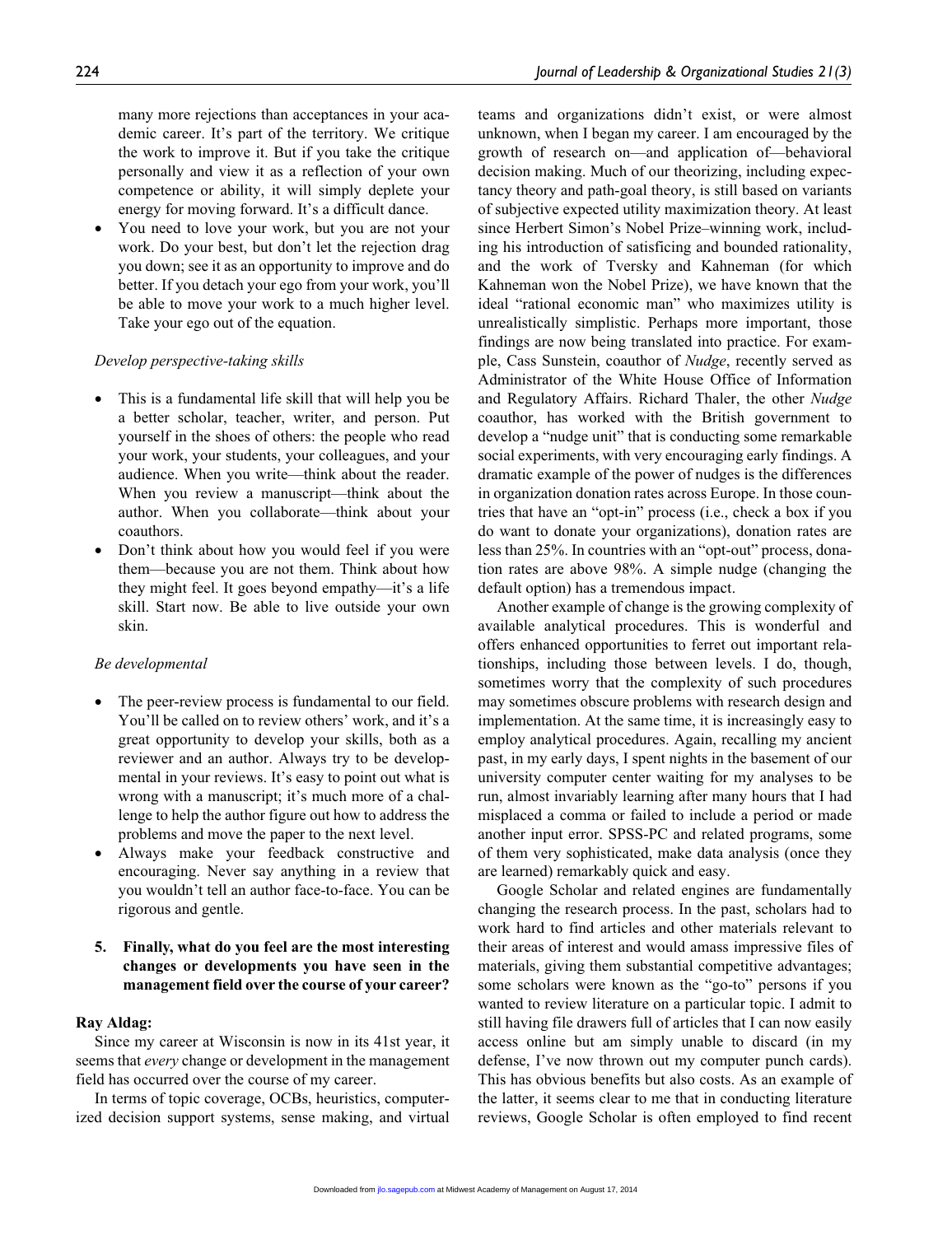references and insert them almost without thought, often citing them incorrectly and making comments that suggest that the authors have made no attempt to read, let alone understand, the cited literature. I, for example, have seen painfully many incorrect references to my writings on the groupthink phenomenon, including many citing my criticisms of groupthink as being supportive. Other interesting developments include the proliferation of journals, with widely varying reputations, foci, and acceptance rates, the power of the Internet to access resources, facilitate collaboration, and provide channels for securing data—for instance, Mechanical Turk (see Buhrmester, Kwang, & Gosling, 2011) offers an inexpensive gateway to apparently highquality worldwide samples.

#### **Belle Rose Ragins:**

There have been amazing changes over the past 30 years. Let me highlight three here. First is the change in technology. When I started in the field, we were still using typewriters, the Internet was a figment of someone's imagination, and our idea of high tech was Xerox machines! I think technology has shaped the way we work, the way we think, and our interactions with others. We now have unprecedented access to information and we can work in virtual teams that span the globe. This change has given us tremendous opportunities and resources, but we do run the risk of depersonalization. Electronic communication is a poor substitute for face-to-face interactions, and I wonder if our reliance on technology is depleting our ability to foster deep and meaningful connections with others. Can we build authentic, trusting and meaningful relationships online?

The second change involves gender diversity. As I mentioned earlier, we are witness to unprecedented changes in population demographics, which has significant implications for management education and the workplace. In terms of our profession, while we have not seen adequate change in racial and ethnic diversity, we have seen more gender diversity among our faculty. I think back to my first position, where I was one of two women in the entire business school. Women were entering the workforce in increasing numbers, but we had an absolute dearth of women in faculty and leadership positions. We have seen significant change in this regard. For example, looking at the past 15 years, nearly half (46%) of the past AOM presidents have been women. So we are seeing a change with respect to leadership in our field. Although women still face a glass ceiling when it comes to promotion to full professor, we do see more gender balance in our faculty and our doctoral students. I think this has enriched our field, and I think it may influence the way we approach our work and our areas of inquiry. For example, I don't think it's a coincidence that studies of work–life, diversity, and even relationships in the workplace correspond with increases in gender diversity among management professors. Gender

diversity can change climates and foster role modeling. These changes facilitate more gender diversity in our profession. Much like the field of psychology, I think the field of management may be transformed from a male-typed to a gender-balanced field in the next 20 years.

The third change involves the positive organizational scholarship (POS) movement. Perhaps facilitated by the positive psychology movement, POS focuses on the best of the human condition in organizations (see Cameron & Spreitzer, 2012). Instead of focusing on phenomena reflecting average or dysfunctional conditions, POS examines the positive end of the continuum that can lead to states of flourishment, growth, and resilience. A POS lens allows us to study a fresh new range of dynamics, processes, and outcomes. This has tremendous possibilities for our field.

# **Editors' Concluding Thoughts**

Reflecting on the responses given by each of these scholars, they clearly have some very different and passionate views on a number of issues, but they also share some common perspectives on others. For example, both scholars view the relationship between theoretical rigor and practical relevance of research as complementary, where one informs the other, but that there is much more that management academics could do to improve the balance of the two.

Both scholars see technology as playing a bigger role in the future of management education, whether it is used as a way of enhancing and supporting the traditional classroom or through new avenues of education, such as MOOCs. At the same time, they express concern about the impersonal nature of technology and the potential negative implications for the assessment of learning, the development of soft skills, and the quality of the educational experience, particularly for first-generation college students or those from lower socioeconomic backgrounds. In addition to affecting management education, technology is also changing the research landscape as well—facilitating collaborations with colleagues around the world and increasing our access to diverse and interesting journals.

In terms of advice for aspiring scholars, the two provide very pointed and practical suggestions. Both stress the need to be proactive about building and nourishing a network of developmental relationships within one's institution and the profession, as well as selecting and maintaining good coauthor relationships. They also argue the importance of reading widely, maintaining a pipeline of output, and developing a "thick skin" by not taking rejection or criticism personally.

We believe that differences expressed in their responses to our questions are reflective of their respective research passions. Dr. Ragins speaks to the continuing challenge of diversity, both in terms of how it is affecting general workforce demographics and the future of management